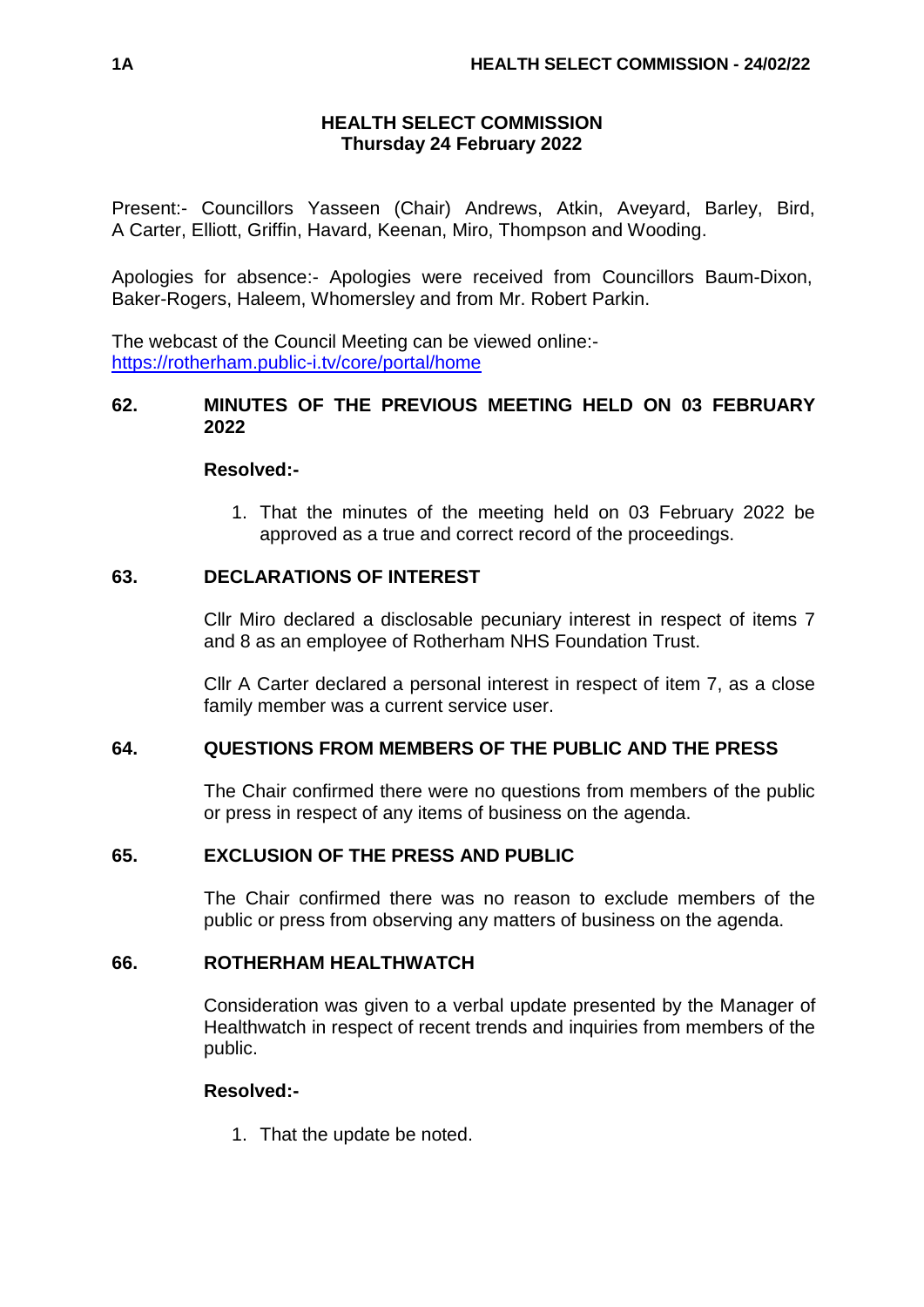#### **67. ROTHERHAM MATERNITY SERVICES**

Consideration was given to an update in respect of maternity services presented by the Deputy COO and the Head of Nursing and Midwifery of The Rotherham NHS Foundation Trust (TRFT). The update explained the recent journey and new approaches undertaken by the service in respect of continuity of care, as well a challenges, risks, and future goals for the service.

In discussion, Members requested clarification of the difference between numbers of women who book into the service versus those who give birth with the service. The response from the Head of Nursing and Midwifery was that many women book in because of the neighbouring catchments, and roughly one tenth may lose an early pregnancy. It was noted that efforts were made to market the success of the maternity unit to be able to make women feel more comfortable birthing in Rotherham. If births do go up at the unit, midwives will need to increase as well.

Further details were requested in respect of the six actions recommended by the CQC upon the recent inspection. The response described each of the recommended actions, indicating which were "must do" and which were "should do." Timescales and progress in respect of each were described as well as which had been completed and signed off. Comparison with other similar units suggests these were not bad results at all.

Clarification around benchmarking of continuity of care operations as also requested. Targets and what would be required as far as midwife resource were described. It is estimated that in the region 100 midwives are needed, which is a lot of midwives. The model could not be run if maternity units were not safely staffed.

Further clarification was also requested around "complexity" of cases. It was acknowledged that it is known to practitioners which cases needed to be referred elsewhere, but many ambitions and workstreams had to be placed on hold during the pandemic, which was responsible for the percentages reflected in the report.

Assurances were requested around instances of particular conditions and risks associated with childbirth, as well as vital scores for babies immediately after birth. Details were provided in respect of how the unite performs in respect of each type of condition and assurances were given that the unit is not an outlier for infant brain injury.

Further assurances were requested around the wellbeing and retention of staff. Details were provided in respect of the involvement with the Professional Midwifery Advocates and the designation of leads in each service area of the unit who provide support for staff and safeguarding supervision. The continuity of care model would allow flexibility of scheduling for midwives which was believed to be attractive to the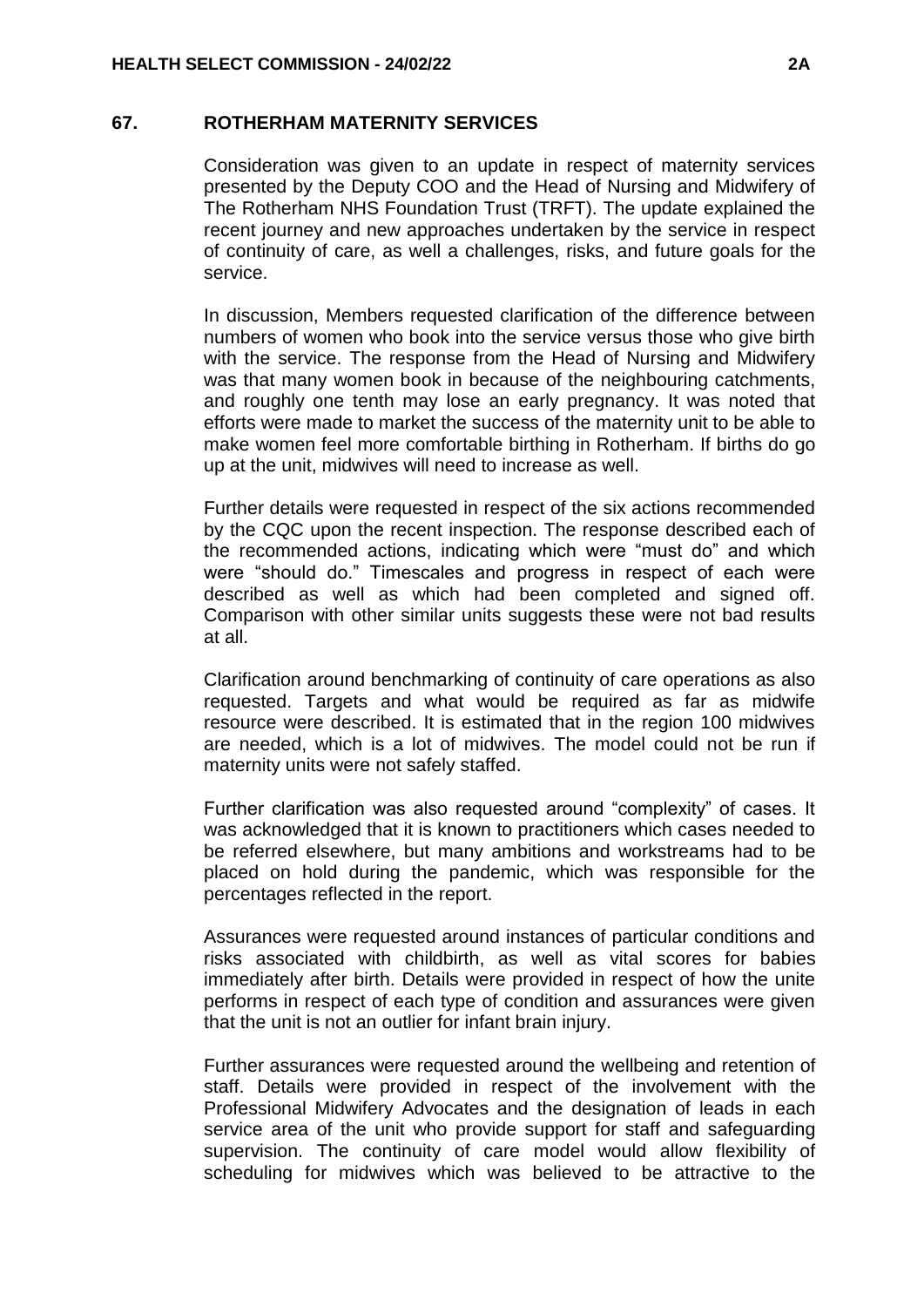workforce in terms of fatigue. Working patterns were currently being examined with a view to getting the two models working well together.

Members requested further information around recruitment strategies. Student placements had been increased, and the model whereby trainee nurses are paid is returning. This is not an immediate solution for the workforce. A big impact had been felt as a result of staff sickness. Staff turnover occasionally had had an effect, but there had been recent consultant recruitment to urgent care. The staff wellbeing and fatigue had been a concern following on from the pandemic.

Further details were requested around feedback from service users in respect of post-natal care. It was noted in response that women surveyed have indicated high satisfaction with the post-natal care they received. Details of post-natal care timescales and areas for improvement were cited, specifically, developing models through which those best positioned to provide that support are the ones providing the post-natal care, tailored to target those who are more vulnerable or at risk.

Additional assurances were requested around the provision of maternity services to teenagers. Details of dedicated staff leads and approaches to support were described in response, as well as challenges around collection of feedback, which is especially important for this specialised area of service.

Assurances were requested in respect of the service's response to the MBRRACE report in provision of maternity services to women of ethnic minority backgrounds. Assurances were provided that the reports had informed the transformation of the services to ensure those communities were being served well and outcomes were improving for BAME women. Work with partners such as Rotherham Ethnic Minority Association (REMA) had been undertaken to understand the perspective of service users. The service's rates of risk assessments were at 100%, which reflects the service's efforts to ensure that women at risk are identified so that they can receive targeted care. The Trust had also recruited an Access and Inclusion Lead and had commissioned a task and finish group to focus on health inequalities, particularly around elective access.

# **Resolved:-**

- 1. That the report be noted.
- 2. That the improvement journey of maternity services in Rotherham be commended.
- 3. That the service liaise with Rotherham Healthwatch on inclusive future consultation work.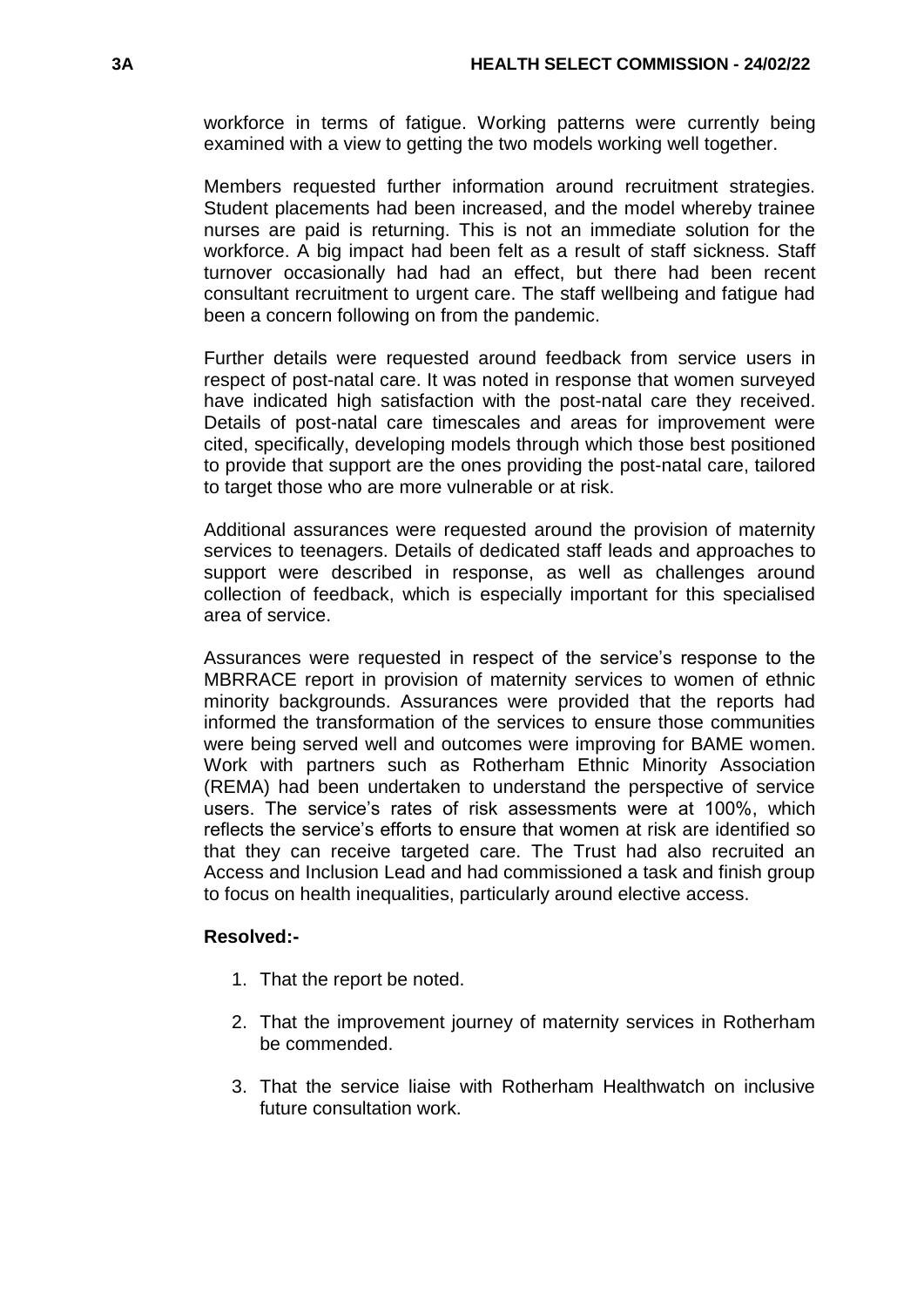# **68. PLACE RESPONSE - DISCHARGE PLANNING**

Consideration was given to a presentation in respect of the response of Place Partners to discharge planning. The Deputy COO of The Rotherham NHS Foundation Trust (TRFT) and the Acting Strategic Director of Adult Care, Housing, and Public Health presented information around discharge policy and practice during the pandemic, entering the recovery phase and up to the time of reporting. The presentation described recent decision-making, milestones, challenges, risks and goals.

In discussion, Members expressed hopes that refinements could be made to the policy around To Take Out (TTO) prescriptions which have created delays at times for discharged patients who would otherwise be ready to leave the hospital. The response from the TRFT noted the current options and noted the potential for further refinement. This is an area that can be challenging for Trusts nationally. Various models had been considered and implemented to try to expedite TTOs. Future scrutiny on this topic was invited.

Members also expressed interest in efforts to prevent deconditioning of patients whilst in hospital, with a view to enabling them to go back to their own homes without requiring a higher level of care. The response from the TRFT representative described the work that had been done in this area and cited specialist innovations in reablement. The response was supplemented by the Acting Strategic Director, who described the approach to prioritisation of patients and the combined wraparound approach which has yielded improvements despite a challenging period in the last two years. The work with specialists had added considerable value within care homes.

Members requested further information around the availability of beds. The clarification was offered by the Acting Strategic Director, who illustrated that the beds were already in existence and the capacity that had always been there – the question to be established regarding capacity is who pays.

Members requested assurances that care could be delivered to patients without land lines in their homes. The response noted the analog to digital switchover had meant that there were not barriers associated with having or not having land lines.

Members further inquired around the provision for elective patients to help reduce their time in hospital. The response from presenters identified initiatives in place and offered further detail outside the meeting.

Members also expressed interest in the planning for when the time-limited funding stops. The response noted that the funding eased the pressures associated with the pandemic but the pressure would now return to baseline.